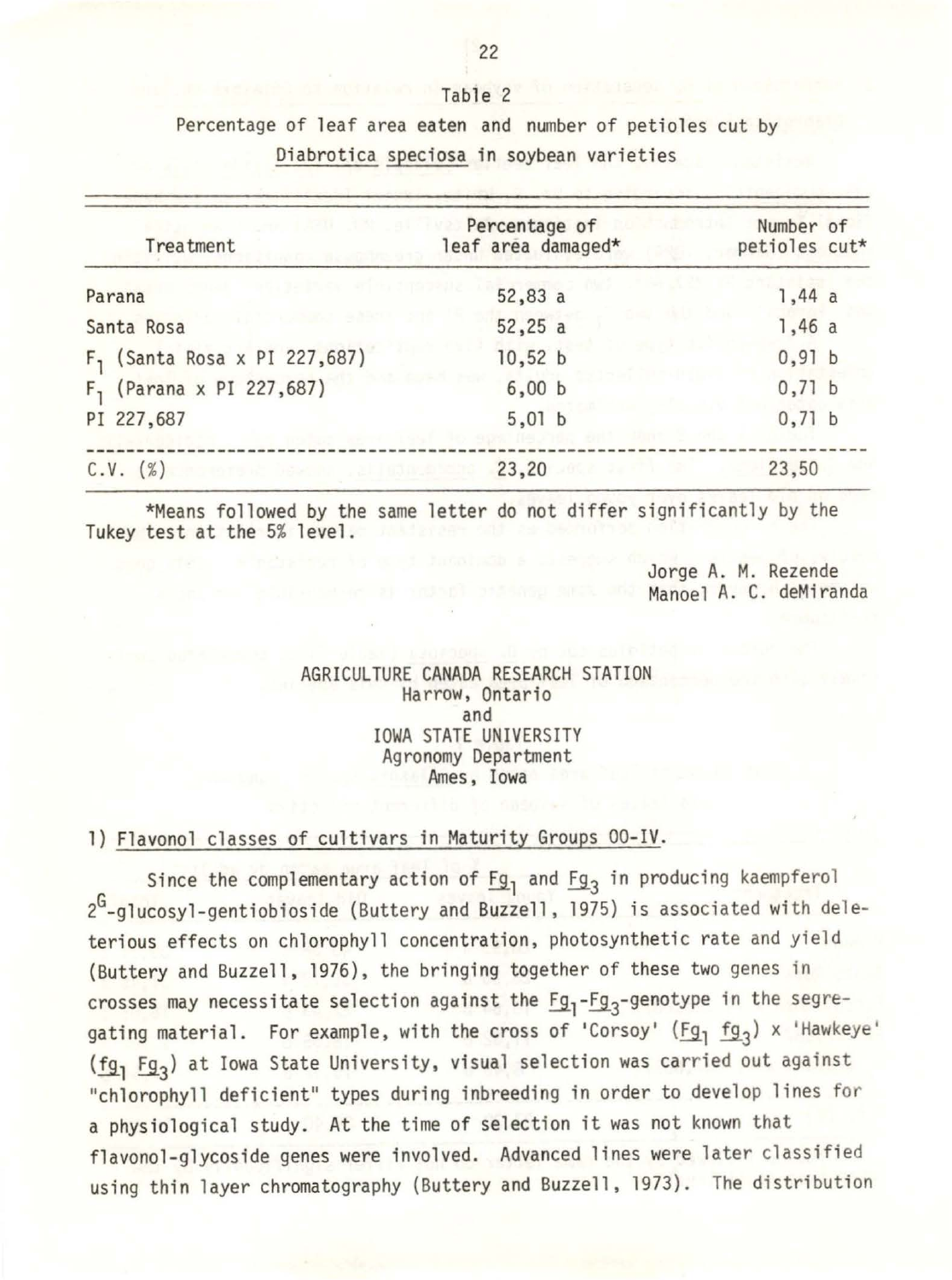of the eight flavonol classes, which should occur in approximately equal numbers, was as follows:

| Class | No. of lines   |
|-------|----------------|
| 1t    | 14             |
| 2t    | 15             |
| 3t    | $\overline{c}$ |
| 4t    | 13             |
| 5t    | 12             |
| 6t    | 14             |
| 7t    | 13             |
| 8t    | m.<br>q        |

Thus, visual selection was effective in eliminating most of the 3t lines but had little effect on the frequency of lt lines. The use of a portable photometer (Macnicol et al., 1976) might make it possible to easily select against the lt class. For example, average readings of 442, 445, and 485 (indicating increasing chlorophyll concentration) were obtained with such a "chlorophyll meter" for one 3t line, 13 lt lines, and 12 7t lines, respectively, from the above cross in 1979. However, data have not been obtained on the variation in chlorophyll concentration across the eight flavonol classes; we are developing isoline sets for lt-8t which should allow us to make these detenninations.

The opposite approach to selection against the  $Fg_1$   $Fg_3$  combination is to plan crosses so that whenever possible  $Fg_1$  and  $Fg_3$  are not brought together. Thus, it would be desirable to develop disease-resistant lines, male-sterile lines, and other lines which are to be used frequently in crosses as  $fg_1$   $fg_3$ genotypes. Varieties developed by hybridization, along with parental lines/ varieties, are listed by  $Fg_1$   $Fg_3$  genotype and flavonol class in Table 1 for Maturity Groups 00-IV. The approximate gene frequencies for  $\underline{Fg}_1$  and  $\underline{Fg}_3$  in this gennplasm pool of 112 varieties/lines are 0.09 and 0.40, respectively. These frequencies are similar to the 0.10 and 0.28 reported by Buttery and Buzzell (1976) for 78 of these varieties.

23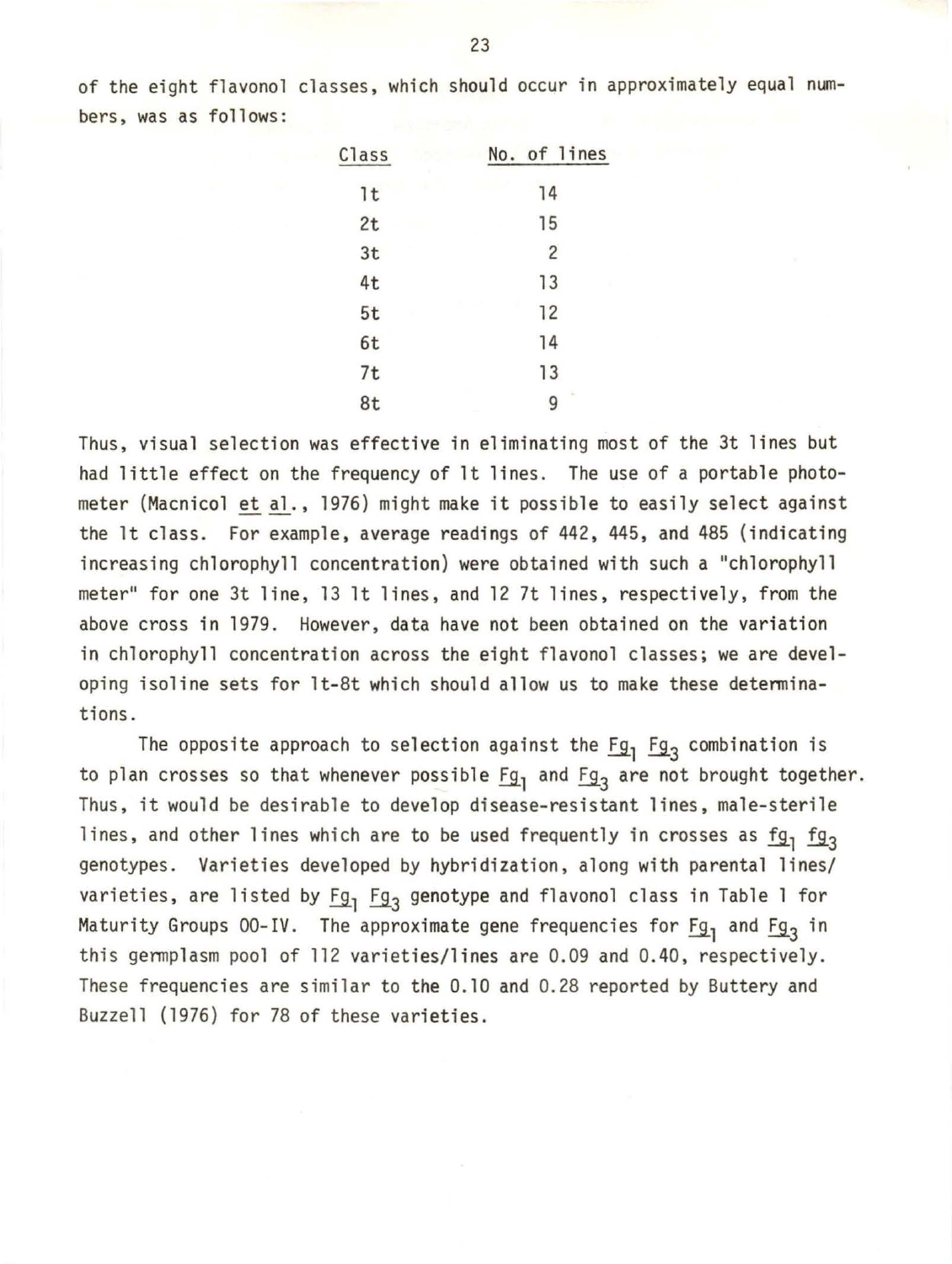Flavonol classification of North American public soybean cultivars (Maturity Groups 00-IV) developed by hybridization and released from 1937 through 1976, plus parental lines/varieties

| Class    | Variety                                                                                                                                                   | Class                                                                                                                                          | Variety                                                                                                                                                                                                               |
|----------|-----------------------------------------------------------------------------------------------------------------------------------------------------------|------------------------------------------------------------------------------------------------------------------------------------------------|-----------------------------------------------------------------------------------------------------------------------------------------------------------------------------------------------------------------------|
|          |                                                                                                                                                           | Cultivars with $Fg_1$ $Fg_3$                                                                                                                   |                                                                                                                                                                                                                       |
| 1T<br>3T | Ni1<br>Ni1                                                                                                                                                | It.<br>3t                                                                                                                                      | Nil<br>Ni1                                                                                                                                                                                                            |
|          |                                                                                                                                                           | Cultivars with $Fg_1$ $fg_3$                                                                                                                   |                                                                                                                                                                                                                       |
| 2T       | Provar                                                                                                                                                    | 2t<br>senif ji je vopsupen                                                                                                                     | AK (Harrow)<br>Amsoy<br>Chief                                                                                                                                                                                         |
|          | <b>BORELLY</b>                                                                                                                                            | ni tidragou di Gaun JAPIT<br>des . São lo confluso spara a lo familo<br>PACTAINS ATON (BOLLAT<br>if SI one , more of Li . and h                | Corsoy<br>Evans<br>Harcor<br>Harosoy <sup>†</sup><br>Illini<br>Wilkin                                                                                                                                                 |
| 5T       | N <sub>1</sub>                                                                                                                                            | the earst ren next dis5t mountain                                                                                                              | Ni1                                                                                                                                                                                                                   |
|          | Cultivars with fg <sub>1</sub> Fg <sub>3</sub>                                                                                                            |                                                                                                                                                |                                                                                                                                                                                                                       |
| 4T       | Flambeau<br>Norchief<br>Sac<br>Swift<br>Vansoy<br>Wye<br>C799<br>C1069<br>L49-4091<br>M372<br>has you get we heganaher ES. I bas Di. I say of a stick eng | 4t<br>$1 - 240 - 45$<br><b>93.00</b><br>the property and the last<br><b>UNI ROYAGES - 20</b><br><b>ADAC OC SELLO NUCL</b><br>to the viving the | Adelphia<br>Aoda<br><b>Bethel</b><br>Delmar<br>HP-963<br>Jogun<br>Kanro<br>Kim<br>Magna<br>Morsoy<br>Mukden<br>Patoka<br>Perry<br>Prize<br>Protana<br>Renville<br>Scott<br>TC TE<br>C1266R<br>FC33243<br>$L37 - 1355$ |

Table l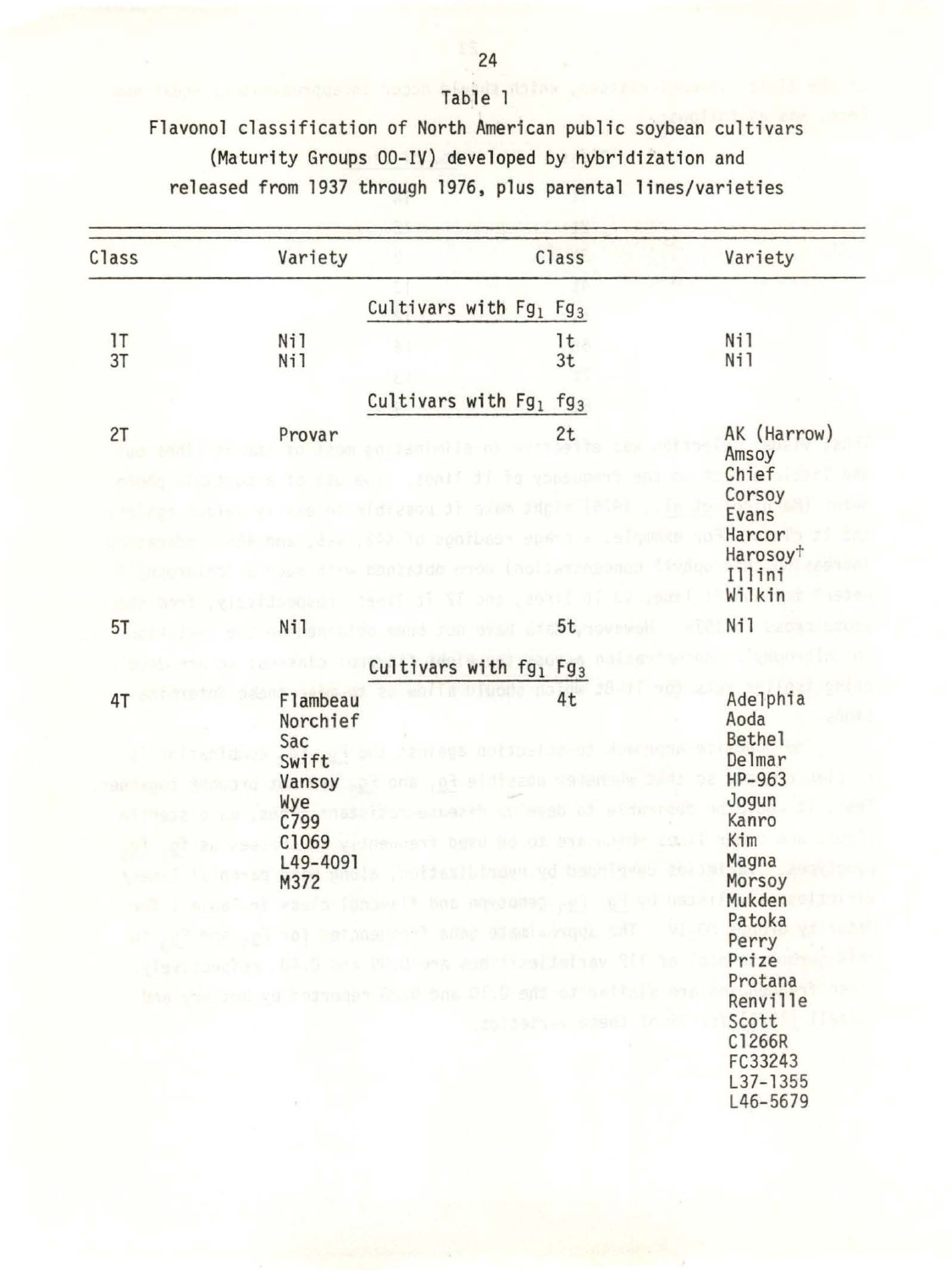| Table 1 (cont'd) |  |  |  |  |
|------------------|--|--|--|--|
|------------------|--|--|--|--|

| Class | Variety                                                                                                                                                                                  | Class                                          | Variety                                                                                                                                                                                                                                                                                                                |
|-------|------------------------------------------------------------------------------------------------------------------------------------------------------------------------------------------|------------------------------------------------|------------------------------------------------------------------------------------------------------------------------------------------------------------------------------------------------------------------------------------------------------------------------------------------------------------------------|
|       |                                                                                                                                                                                          | Cultivars with $fg_1$ Fg <sub>3</sub> (cont'd) |                                                                                                                                                                                                                                                                                                                        |
| 7T    | Manitoba Brown<br>Midwest                                                                                                                                                                | 7t                                             | <b>Blackhawk</b><br>Clay<br>Disoy<br>Goldsoy<br>Hark<br>Hawkeye<br>Kanrich<br>Richland<br>Seneca<br>Verde<br>L48-7289                                                                                                                                                                                                  |
|       |                                                                                                                                                                                          | Cultivars with $fg_1$ $fg_3$                   |                                                                                                                                                                                                                                                                                                                        |
| 6T    | Altona<br>Capital<br>Clark<br>Columbus<br>Cutler<br>Ford<br>Kent<br>Lincoln<br>Mansoy<br>Maple Arrow<br>Pomona<br>Shelby<br>Viking<br>Wayne<br>Williams<br>Woodworth<br>C1270<br>052-903 | 6t                                             | Acme<br>Ada<br>Adams<br><b>Bonus</b><br>Coles<br>Comet<br>Crest<br>Dunfield<br>Gibson<br>Hardome<br>Harosoy <sup>+</sup><br>Harwood<br>Hodgson<br>Lindarin<br>Madison<br>Mandarin (Ott.)<br>Merit<br>Norman<br>Pagoda<br>Portage<br>Steele<br>Traverse<br>Wabash<br>Wells<br>C1265<br>$L57 - 0034$<br>L59-738<br>0X383 |
|       |                                                                                                                                                                                          |                                                |                                                                                                                                                                                                                                                                                                                        |